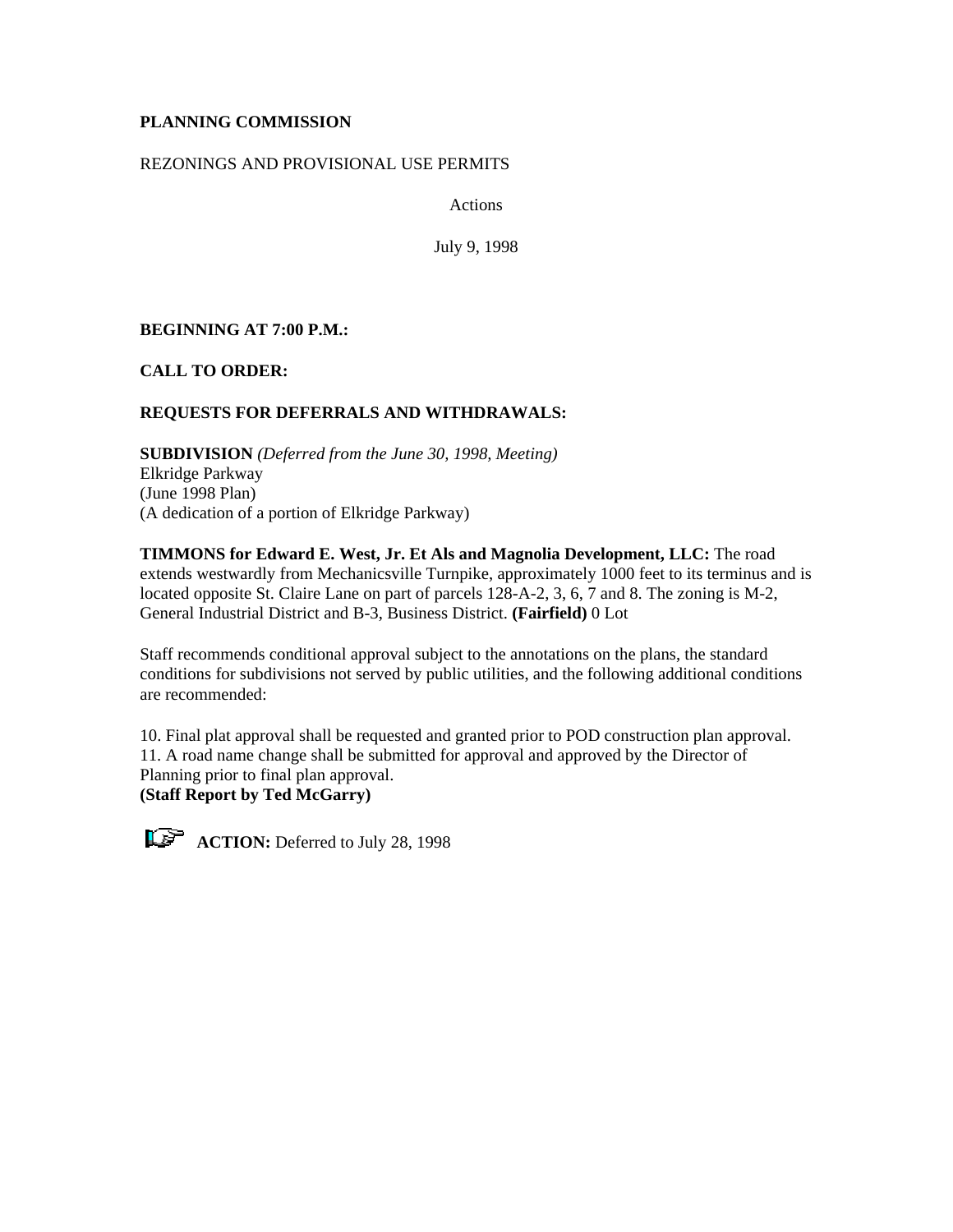## **PLAN OF DEVELOPMENT & SPECIAL EXCEPTION** *(Deferred from the June 30, 1998, Meeting)* POD-61-98 Holiday Inn Express - Mayland Park

**Foster & Miller, P.C. for Circuit City Stores, Inc. and Innkeeper Hotels & Motels:** Request for approval of a plan of development and special exception for a building in excess of three stories as required by Chapter 24, Section 24-106 of the Henrico County Code to construct a fourstory, 112 room hotel. The 1.8-acre site is located on the southwest corner of Gaskins Road and Mayland Drive on parcel 48-A-68B. The zoning is M-1C, Light Industrial District (Conditional). County water and sewer **(Three Chopt)**

The staff recommends approval subject to the annotations on the plans, the standard conditions for developments of this type, and the following additional conditions:

23. The easements for drainage and utilities as shown on approved plans shall be granted to the County in a form acceptable to the County Attorney prior to any occupancy permits being issued. 24. The developer shall provide fire hydrants as required by the Department of Public Utilities in its approval of the utility plans and contracts.

25. Any necessary off-site drainage easements must be obtained in a form acceptable to the County Attorney prior to final approval of the construction plans by the Department of Public Works.

26. Deviations from County standards for pavement, curb or curb and gutter design shall be approved by the County Engineer prior to final approval of the construction plans by the Department of Public Works.

27. The loading areas shall be subject to the requirements of Chapter 24, Section 24-97(b) of the Henrico County Code.

28. Storm water retention, based on the 50-10 concept, shall be incorporated into the drainage plans.

29. Insurance Services Office (ISO) calculations must be included with the utilities plans and contracts and must be approved by the Department of Public Utilities prior to the issuance of a building permit.

30. Approval of the construction plans by the Department of Public Works does not establish the curb and gutter elevations along the Henrico County maintained right-of-way. The elevations will be set by Henrico County.

31. Evidence of a joint ingress/egress and maintenance agreement must be submitted to the Planning Office and approved prior to issuance of a certificate of occupancy for this development. **(Staff Report by Mikel Whitney)**

**ACTION:** Approved with special exception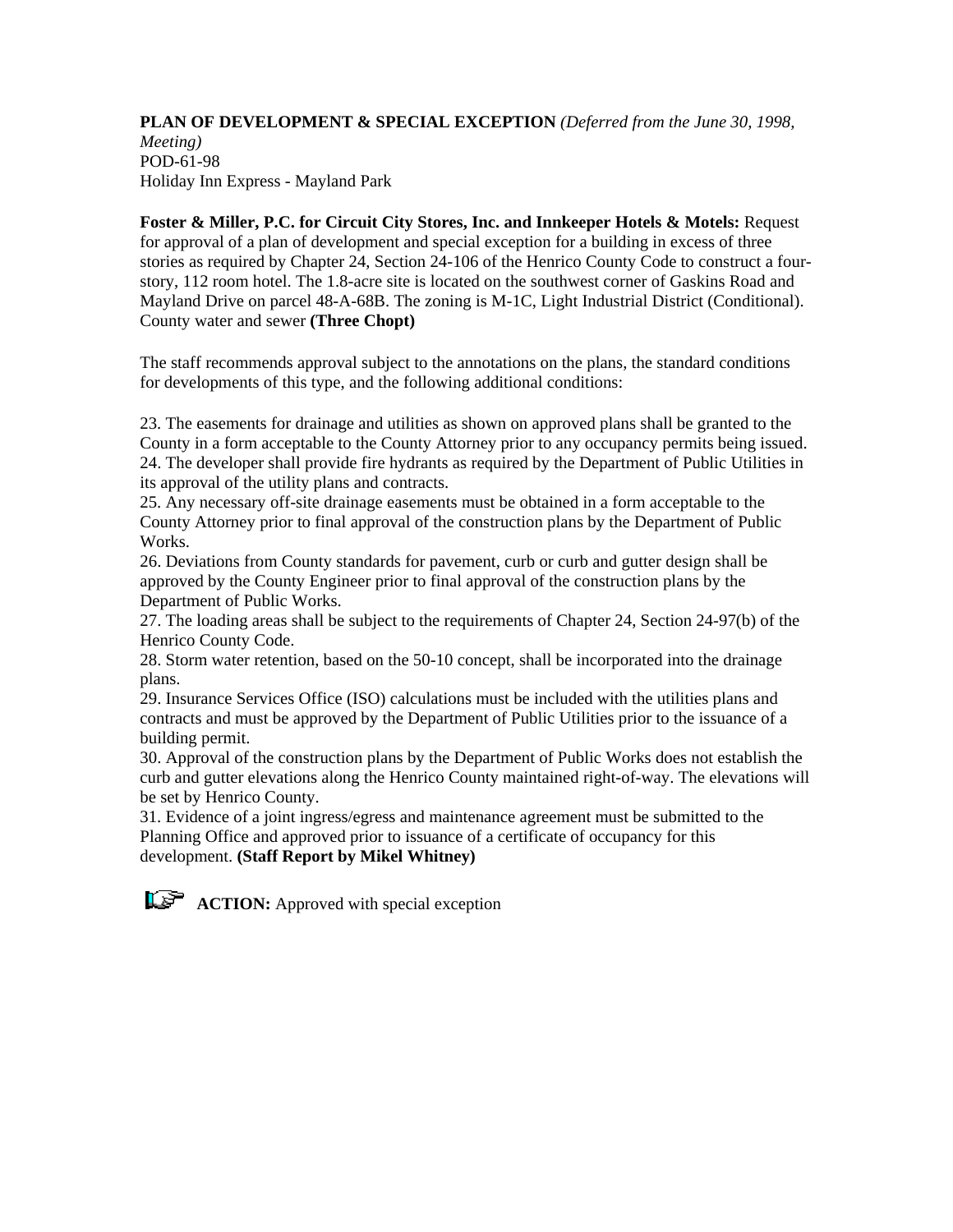## BROOKLAND:

### *Deferred from the April 9, 1998 Meeting:*

C-7C-98 **Glenn R. Moore for Northgate Associates, LP:** Request to conditionally rezone from O-2C Office District (Conditional) to B-2C Business District (Conditional), Parcel 71-A-11, containing approximately 3.173 acres, located on the west side of Staples Mill Road at Hermitage Road. Commercial retail development is proposed. The use will be controlled by proffered conditions and zoning ordinance regulations. The Land Use Plan recommends Office development. **(Staff presentation by John Merrithew).**

**ACTION:** Case withdrawn; no action taken

## *Deferred from the June 11, 1998 Meeting*

C-36C-98 **Gloria L. Freye for Sun Suites:** Request to amend proffered conditions accepted with rezoning case C-11C-88, part of Parcel 59-A-12C, containing 1.988 acres, located on the east line of Homeview Drive approximately 640' north of W. Broad Street (U.S. 250). Amendments to permitted uses are proposed. The site is zoned B-3C Business District (Conditional). The Land Use Plan recommends Commercial Concentration. **(Staff presentation by John Merrithew).**

**ACTION:** Deferred to August 13, 1998

P-21-98 **Triton PCS, Inc.:** Request for a provisional use permit in accordance with Sections 24- 95(a) and 24-122.1 of Chapter 24 of the County Code in order to construct, operate and maintain a communication tower up to 199' high and related equipment and improvements, on part of Parcel 22-A-15, containing 2,500 sq. ft., located between the northern terminus of Brookley Road and the southern side of RF&P Park (10820 Brookley Road). The site is zoned A-1 Agricultural District. **(Staff presentation by Lee Yolton).**



**ACTION:** Deferred to August 13, 1998

C-45C-98 **Springfield Land Development Group:** Request to amend proffered conditions accepted with rezoning case C-69C-87 on part of Parcel 49-A-41N, containing 2.705 acres, located on the north line of West Broad Street (U. S. Route 250) between Springfield Road and Springfield Road Relocated (Route 157). The current zoning is B-3C, Business District (Conditional). The Land Use Plan recommends Commercial Concentration development. **(Staff presentation by Nancy Gardner)**

**ACTION:** Recommended for approval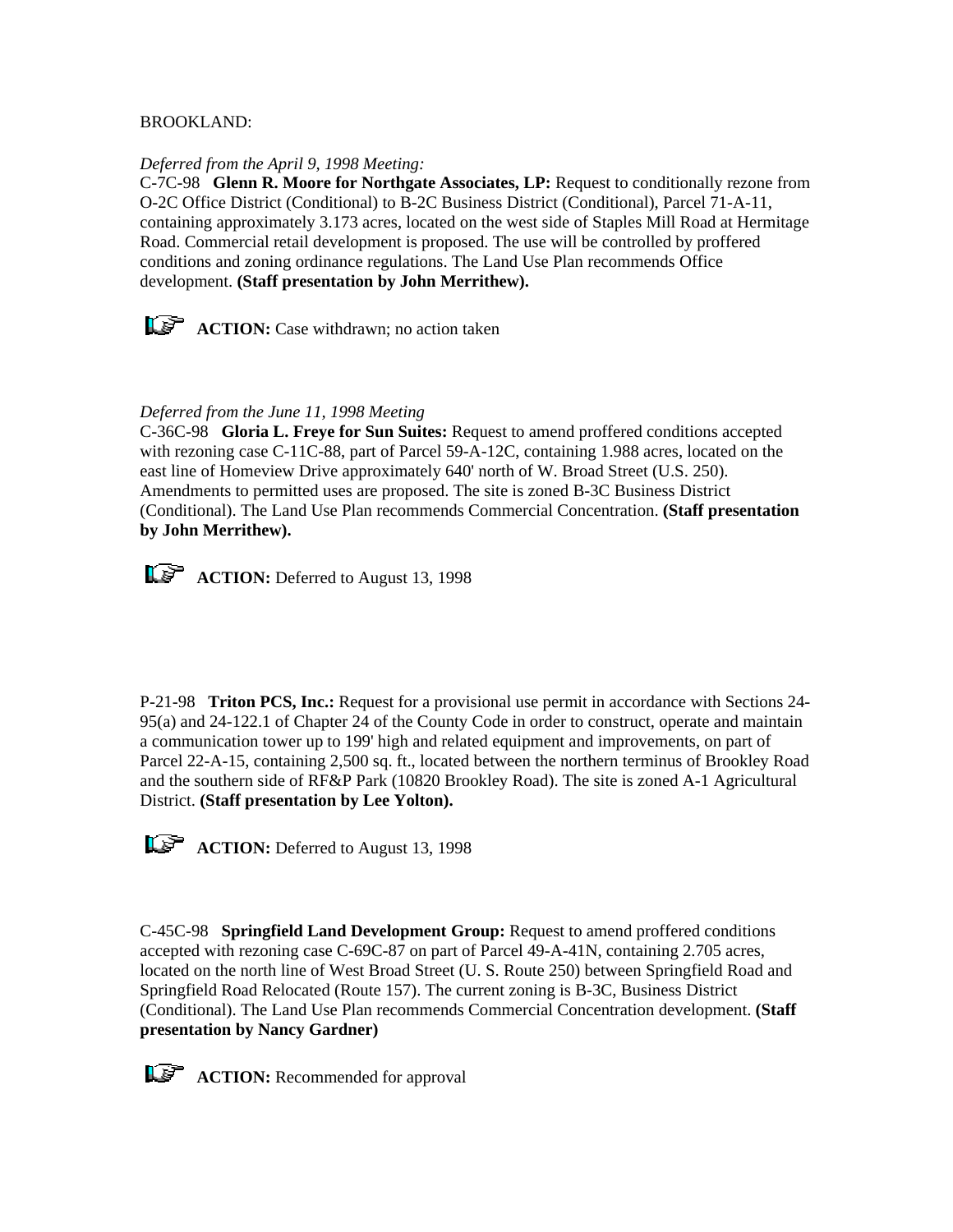C-46C-98 **Alva E. Kimrey: Request to conditionally rezone from R-2A One Family Residence District (Conditional) to M-2C General Industrial District (Conditional), Parcels 31-A-15 and 17 and part of Parcel 31-A-14, containing 5.637 acres, located on the west line of Old Washington Highway approximately 30' north of its intersection with Cemetery Road. Storage for an adjacent steel fabrication yard is proposed. The use will be controlled by proffered conditions and zoning ordinance regulations. The Land Use Plan recommends Light Industry development. (Staff presentation by Nancy Gardner)**

 **ACTION: Deferred to September 10, 1998**

# **FAIRFIELD:**

## *Deferred from the May 14, 1998 Meeting*

**C-24C-98 Arthur McGurn: Request to conditionally rezone from A-1 Agricultural District and R-2C One Family Residence District (Conditional) to R-5C General Residence District (Conditional), Parcels 32-A-102N, 117 and 122, and Part of Parcel 32-A-114A, containing 12.659 acres, located at the southeast corner of Francis Road and Virginia Center Parkway. Multi-family development is proposed. The R-5 District permits densities up to 14.52 units gross density per acre. The Land Use Plan recommends Suburban Residential 2, 2.4 to 3.4 units net density per acre, and Government uses. (Staff presentation by Nancy Gardner).** 

*ACTION: Deferred to August 13, 1998* 

**C-47C-98 Madison Development Co: Request to conditionally rezone from R-5 General Residence District to R-4AC One Family Residence District (Conditional), on Parcel 147-16- A-100 and part of Parcel 147-A-103, containing 2.65 acres, located at the eastern terminus of Yates Lane. A residential subdivisionis proposed. The R-4A District permits densities up to 5.62 units gross density per acre. The Land Use Plan recommends Suburban Residential 2, 2.4 to 3.4 units net density per acre. (Staff presentation by Jo Ann Morgan Hunter).**

**ACTION:** Recommended for approval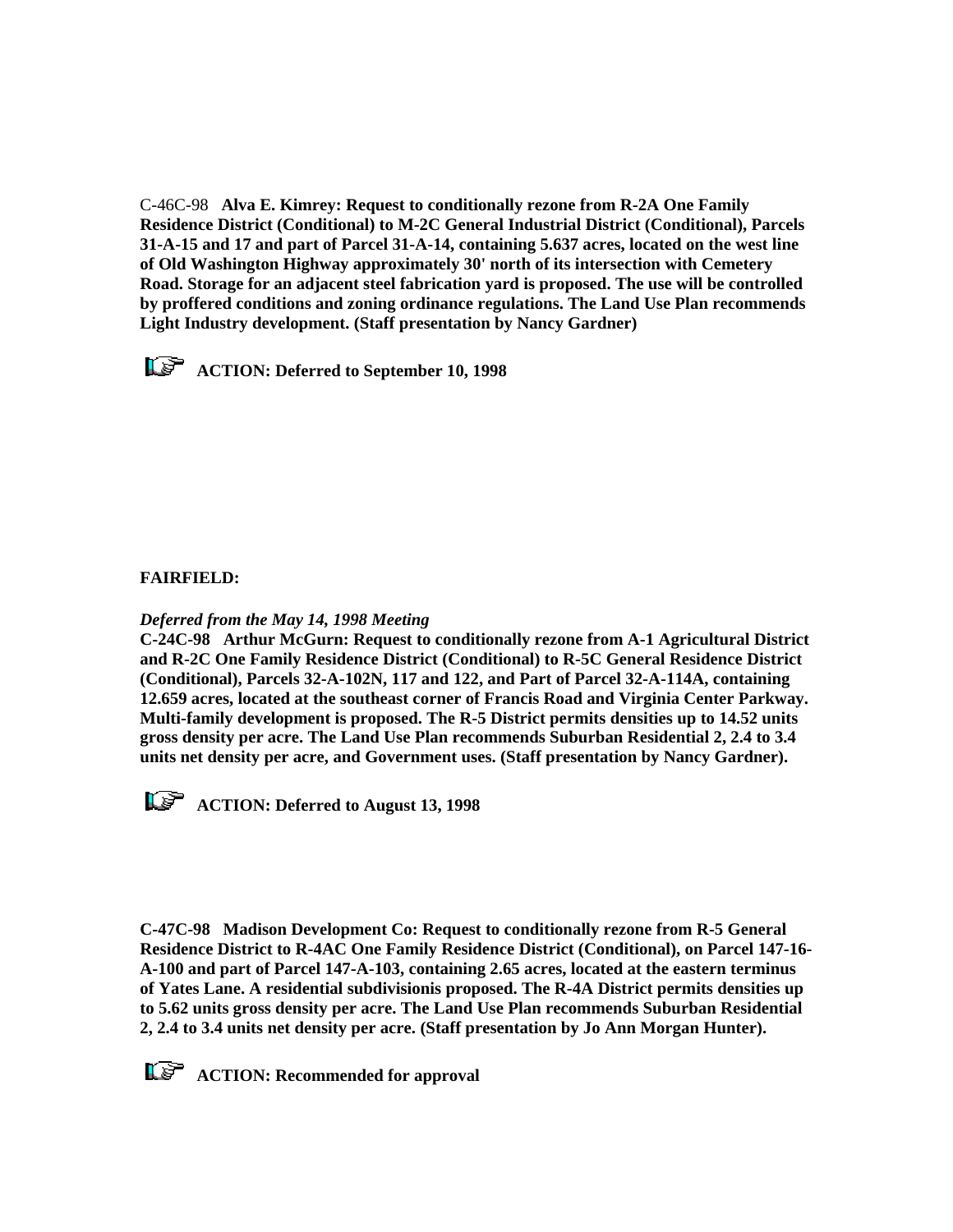### **THREE CHOPT:**

#### *Deferred from the March 12, 1998 Meeting*

**C-84C-97 Robert M. Atack for Atack Waterfront L.L.C.: (Request to conditionally rezone from A-1 Agricultural District to R-3AC One Family Residence District (Conditional), Parcel 18-A-17 containing 6.82 acres located on the east line of Shady Grove Road approximately 1,200' north of Hames Lane (5273 Shady Grove Road). A residential subdivision is proposed. The R-3A District permits densities up to 4.58 units gross density per acre. The Land Use Plan recommends Suburban Residential 2 development, 2.4 to 3.4 units net density per acre, and Environmental Protection Area. (Staff Presentation by Lee Yolton)**

*ACTION: Case withdrawn; no action taken* 

### *Deferred from the April 9, 1998 Meeting*

**P-8-97 J. Thomas O'Brien, Jr. for Short Pump Investors, L.P.: Request for approval of a provisional use permit in accordance with Sections 24-58.2(a)(d) and 24-122.1 of Chapter 24 of the County Code to permit outside dining and extended hours of operation to 2:00 a.m. for proposed restaurants, on Parcels 36-A-19D (pt.), 21, 22, 23, and 24 located on the north line of W. Broad Street, 450' west of its intersection with Pouncey Tract Road. The site is zoned B-2C Business District (Conditional) and M-1 Light Industrial District. The site is also within the West Broad Street Overlay District. (Staff presentation by John Merrithew).**

*ACTION: Deferred to August 13, 1998* 

**C-48C-98 The Snyder-Hunt Corp.: Request to conditionally rezone from A-1 Agricultural District to R-2C, R-3C and R-4C One Family Residence Districts (Conditional), RTHC Residential Townhouse District (Conditional), R-5C, R-5AC and R-6C General Residence Districts (Conditional), O-2C Office District (Conditional), B-2C and B-3C Business Districts (Conditional) and M-1C Light Industrial District (Conditional), Parcels 18-A-11, 26-A-27A (pt), 30-32, 73, 27 (pt), 27-A-3A, 5A, 6, 7, 8, 9A, 11 and 10 (pt.), and 37-A-1,10,12 (pt.),13 (pt.), containing 426.452 acres located at the southeast corner of the intersection of Shady Grove Road and Nuckols Road. A mixed use planned community is proposed. The R-2 District permits densities up to 2.42 units gross density per acre. The R-3 District permits densities up to 3.96 units gross density per acre. The R-4 District permits densities**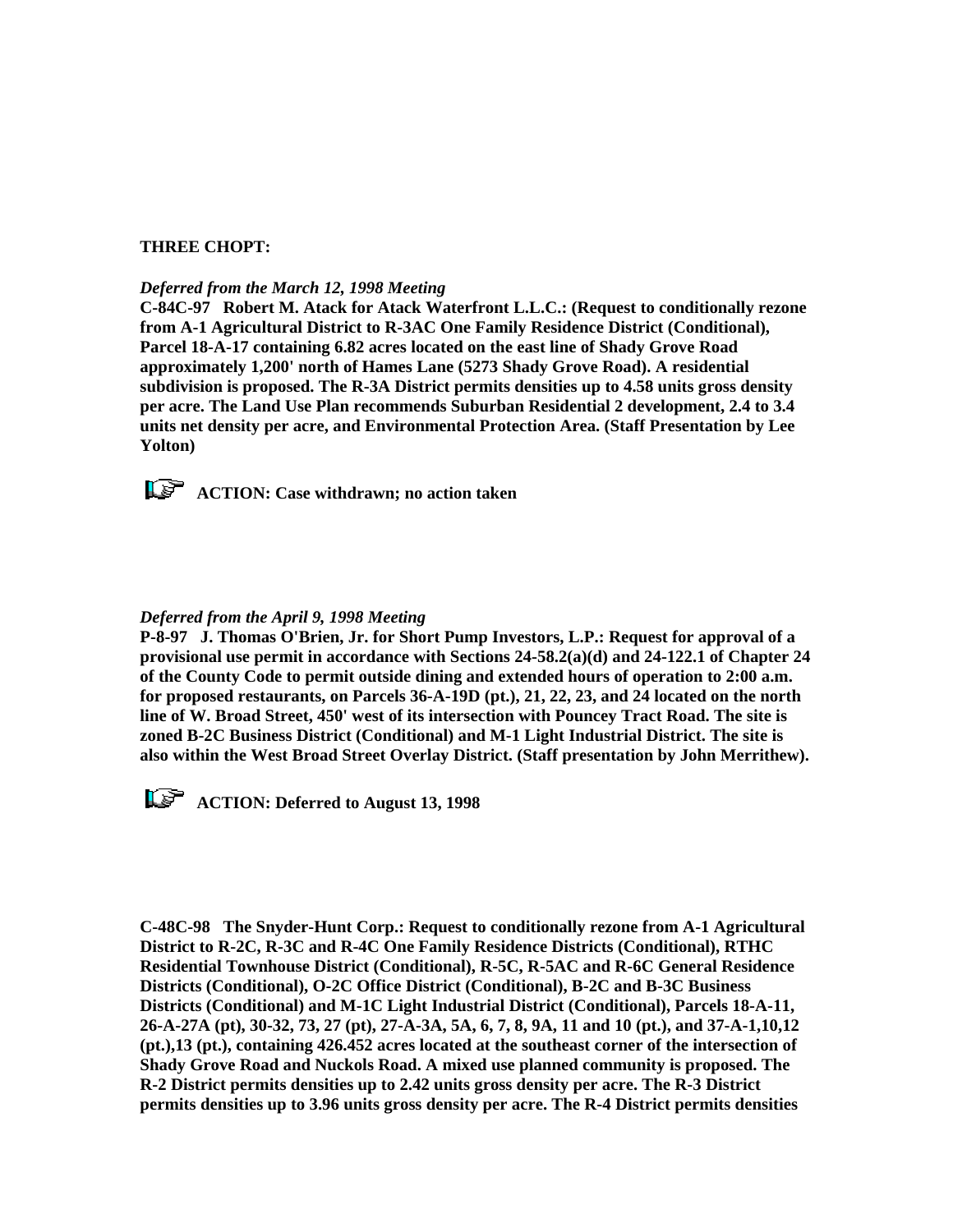**up to 5.45 units gross density per acre. The RTH District permits densities up to 9.0 units gross density per acre. The R-5 District permits densities up 14.52 units gross density per acre. The R-5A District permits densities up to 6.0 units gross density per acre. The R-6 District permits densities up to 19.8 units gross density per acre. The office, business and industrial uses will be controlled by proffered conditions and zoning ordinance regulations. The Land Use Plan recommends Government, Environmental Protection Area, Light Industry, Urban Residential 3.4 to 6.8 units net density per acre, Suburban Residential 2, 2.4 to 3.4 units net density per acre, and Rural Residential, not exceeding 1.0 unit net density per acre. (Staff presentation by John Merrithew).**

 **ACTION: Deferred to August 13, 1998**

**C-49C-98 SJM of Richmond and Costen Floors, Inc.: Request to conditionally rezone from A-1 Agricultural District and O-2C Office District (Conditional) to M-1C Light Industrial District (Conditional), Parcels 58-A-21C and 22, and part of Parcel 48-A-70B, containing 7.18 acres, located on the north line of Mayland Drive between Stillman Parkway and Pemberton Road. An office distribution use is proposed. The use will be controlled by proffered conditions and zoning ordinance regulations. The Land Use Plan recommends Office development. (Staff presentation by Mark Bittner).**

**ACTION: Deferred to July 28, 1998** 

**C-50C-98 CK Overlook Associates, LLC: Request for amendment of proffered conditions accepted with rezoning case C-88C-96, on Parcels 28-A-35A, 23 and parts of Parcels 28-A-24A, 35B, and 25, containing 11.398 acres, located between the north line of Sadler Road and the southwest line of Nuckols Road, approximately 100' east of Interstate 295. Amendments related to the buffer are proposed. The existing zoning is O-2C Office District (Conditional). (Staff presentation by Mark Bittner)**

**ACTION: Deferred to July 28, 1998**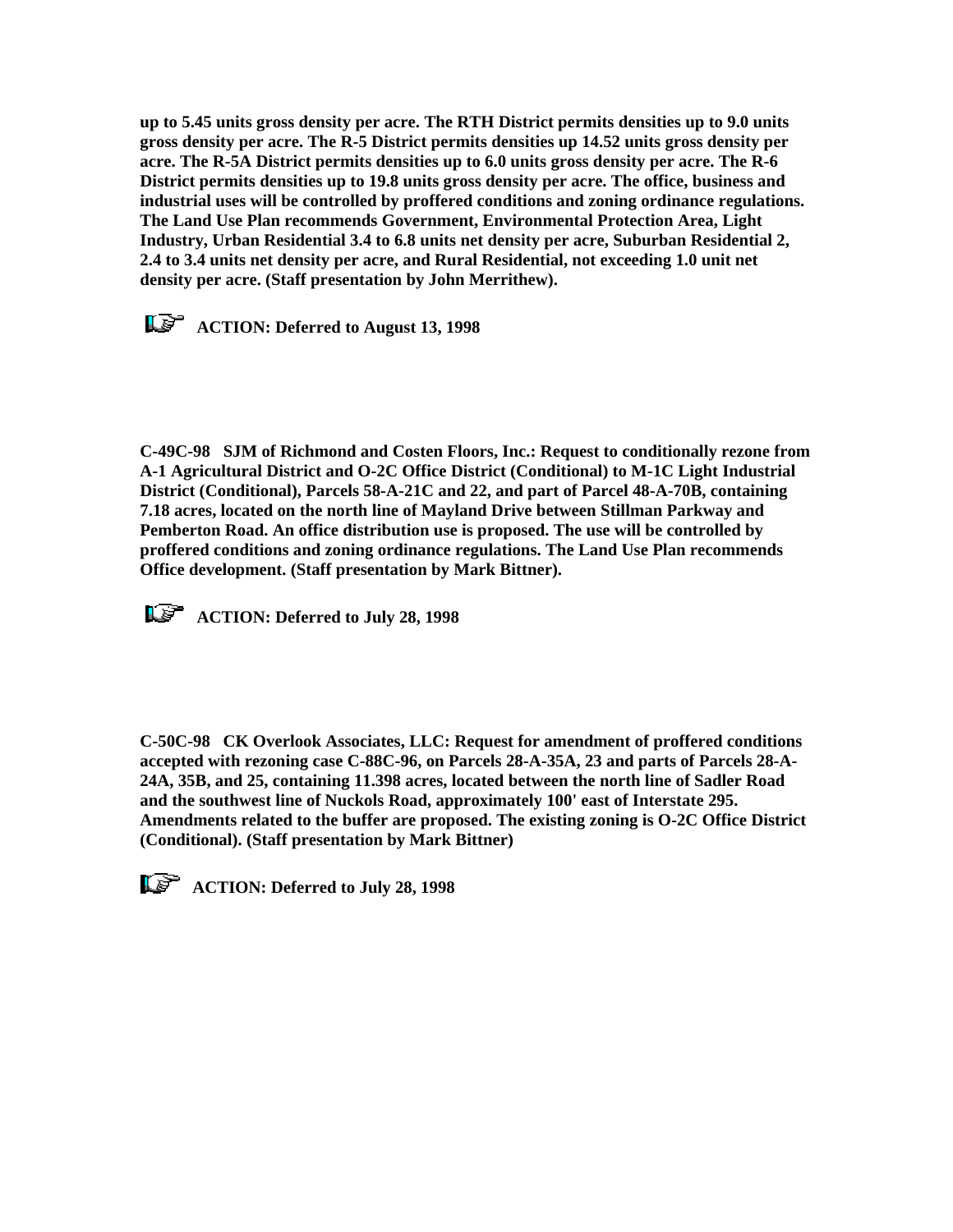**BEGINNING AT 8:00 P.M.:**

## **TUCKAHOE:**

**C-33C-98 Phyllis J. Moorefield: Request to conditionally rezone from R-2A One Family Residence District to R-2AC One Family Residence District (Conditional), Parcels 79-A-22, 23 and 24, containing 13.23 acres, located at the southern terminus of Tuckaway Lane at its intersection with Lyndonway Drive. Residential use is proposed. The R-2A District permits residential densities not exceeding 3.23 units gross density per acre. The Land Use Plan recommends Suburban Residential 1 development, 1.0 to 2.4 units net density per acre and Environmental Protection Area. (Staff presentation by Jo Ann Morgan Hunter).**

*ACTION:* **Recommended for approval** 

**P-24-98 Sprint PCS, Inc.: Request for approval of a provisional use permit in accordance with Sections 24-95(a) and 24-122.1 of Chapter 24 of the County Code in order to construct, operate and maintain a communication tower up to 160' high and related equipment and improvements, on part of Parcel 66-A-4A, containing 2,500 sq. ft., located on the Tuckahoe Little League property, approximately 1200' east of Copperas Lane. The site is zoned A-1 Agricultural District. (Staff presentation by John Merrithew).**

*ACTION: Recommended for approval* 

## **VARINA**

### *Deferred from the June 11, 1998 Meeting*

**P-17-98 Susan Stancil for Nextel Communications: Request for approval of a provisional use permit in accordance with Sections 24-95(a) and 24-122.1 of Chapter 24 of the County Code in order to construct and operate a communication tower up to 199' high and related equipment and improvements, on part of Parcel 217-A-30, containing 2,500 sq. ft., located at 3622 Darbytown Court on the east side of Interstate 295. The site is zoned A-1 Agricultural District. The site is also in the ASO Airport Safety Overlay District. (Staff presentation by Mark Bittner) (Deferral requested to August 13, 1998).** 

**ACTION: Deferred to August 13, 1998**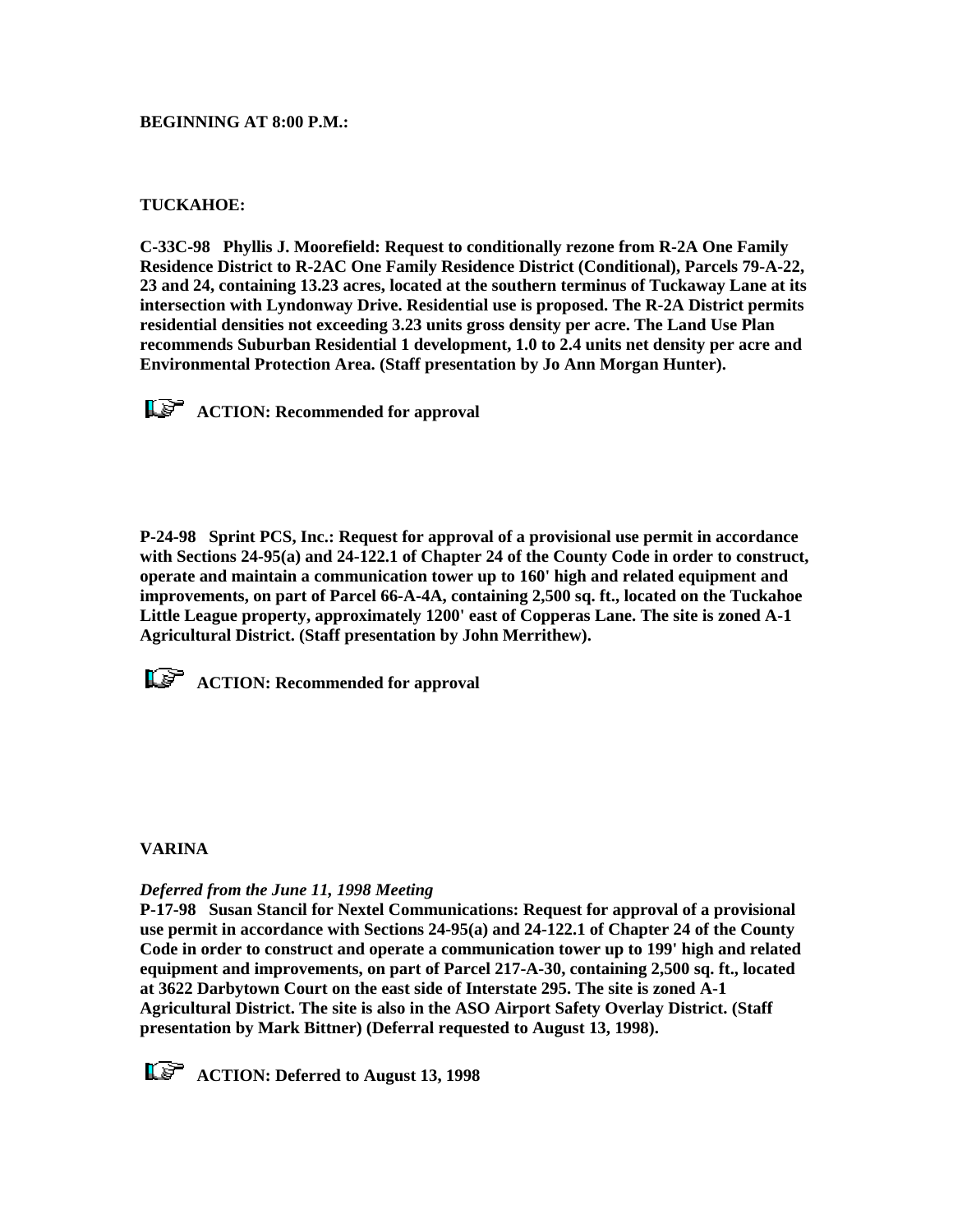**P-25-98 360 Communications Company: Request for approval of a provisional use permit in accordance with Sections 24-95(a) and 24-122.1 of Chapter 24 of the County Code in order to construct, operate and maintain a communication tower up to 199' high and related equipment and improvements, on part of Parcel 249-A-30, containing 4,200 sq. ft., located on the east line of Buffin Road, approximately 1200' northwest of Interstate 295. The site is zoned A-1 Agricultural District. (Staff presentation by Jo Ann Morgan Hunter).**

*ACTION: Deferred to August 13, 1998* 

**P-26-98 SprintCom, Inc: Request for approval of a provisional use permit in accordance with Sections 24-95(a) and 24-122.1 of Chapter 24 of the County Code in order to construct, operate and maintain a communication tower up to 199' high and related equipment and improvements, on part of Parcel 171-A-25A, containing 2,500 sq. ft., located on the northeast line of Darbytown Road, approximately 350' southeast of Acton Street. The site is zoned M-2 General Industrial District. (Staff presentation by Jo Ann Morgan Hunter).**

*KS* ACTION: Recommended for approval

**P-27-98 Triton PCS, Inc.: Request for approval of a provisional use permit in accordance with Sections 24-95(a) and 24-122.1 of Chapter 24 of the County Code in order to construct, operate and maintain a communication tower up to 199' high and related equipment and improvements, on part of Parcel 140-A-53, containing 2,500 sq. ft., located on the west line of Laburnum Avenue, approximately 900' south of Creighton Road. The site is zoned A-1 Agricultural District. The site is also in the Airport Safety Overlay District.(Staff presentation by Lee Yolton).**

*ACTION: Recommended for approval*